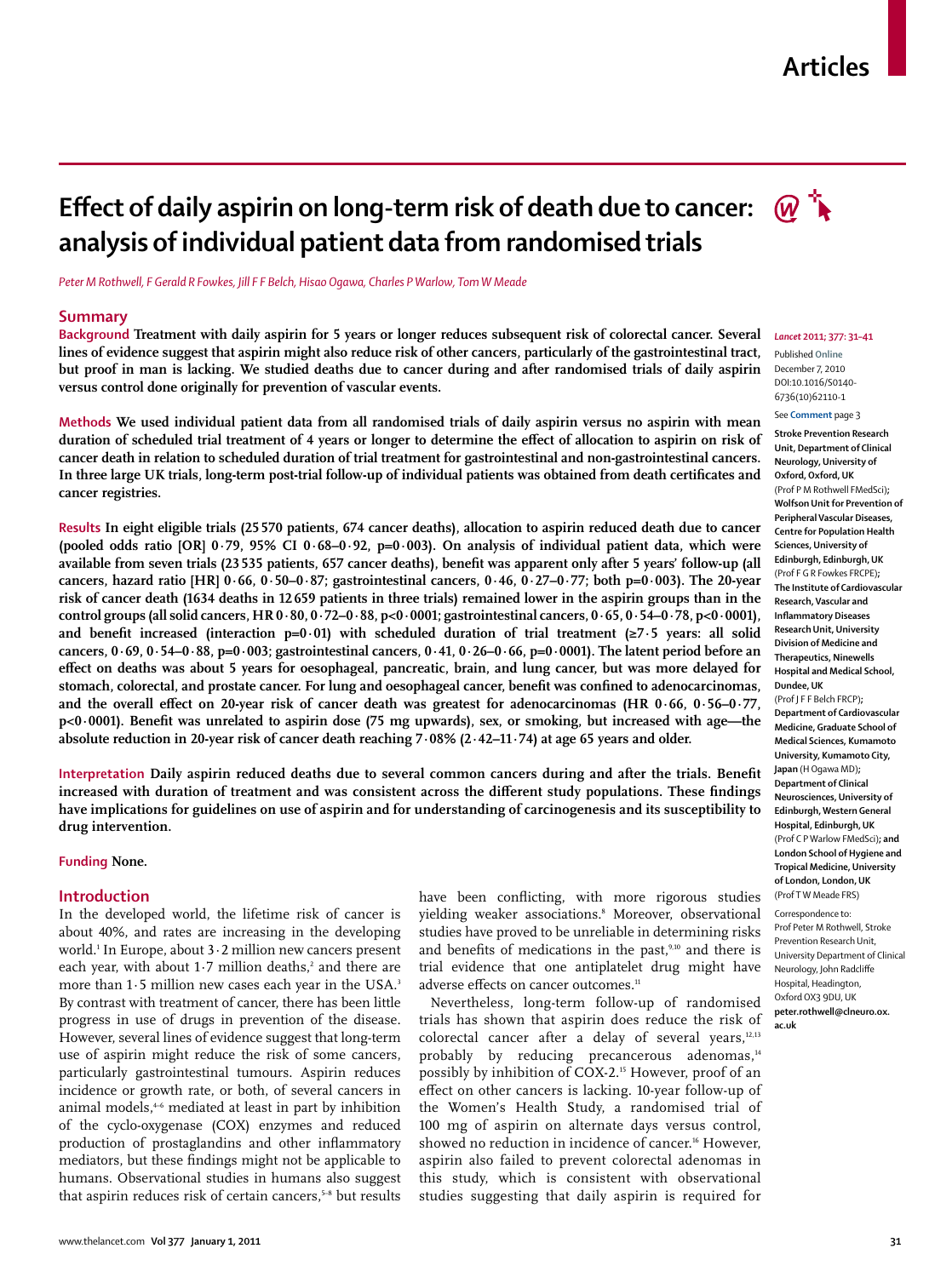|                                              | Deaths due to cancer |          | Odds ratio (95% CI)                  |                     |  |
|----------------------------------------------|----------------------|----------|--------------------------------------|---------------------|--|
|                                              | Aspirin              | Control  |                                      |                     |  |
| BDAT <sup>19</sup>                           | 75/3429              | 47/1710  | $0.79(0.55 - 1.14)$                  |                     |  |
| $UK-TIA18$                                   | 21/1621              | 23/814   | $0.45(0.25 - 0.82)$                  |                     |  |
| ETDRS <sup>20</sup>                          | 16/1856              | 14/1855  | $1.14(0.56 - 2.35)$                  |                     |  |
| SAPAT <sup>22</sup>                          | 10/1009              | 19/1026  | $0.53(0.25 - 1.15)$                  |                     |  |
| TPT <sup>17</sup>                            | 87/2545              | 104/2540 | $0.83(0.62 - 1.11)$                  |                     |  |
| IPAD <sup>21</sup>                           | 15/1262              | 19/1277  | $0.80(0.40 - 1.57)$                  |                     |  |
| POPADAD <sup>23</sup>                        | 25/638               | 31/638   | $0.80(0.47 - 1.37)$                  |                     |  |
| $AAA^{24}$                                   | 78/1635              | 90/1675  | $0.86(0.63 - 1.17)$                  |                     |  |
|                                              |                      |          |                                      |                     |  |
| Total                                        |                      |          | 327/14035 347/11535 0-79 (0-68-0-92) |                     |  |
|                                              |                      |          |                                      |                     |  |
| $p_{\rm sin} = 0.003$ , $p_{\rm hot} = 0.84$ |                      |          |                                      | Odds ratio (95% CI) |  |

Figure 1: Meta-analysis of the effect of aspirin on deaths due to cancer during **all eligible randomised trials of aspirin versus control**

Data are n/N, where n=number of cancer deaths and N=number of trial participants in that treatment group. BDAT=British Doctors Aspirin Trial. UK-TIA=UK transient ischaemic attack trial. ETDRS=Early Treatment Diabetic Retinopathy Study. SAPAT=Swedish Angina Pectoris Aspirin Trial. TPT=Thrombosis Prevention Trial. JPAD=Japanese Primary Prevention of Atherosclerosis With Aspirin for Diabetes. POPADAD=Prevention of Progression of Arterial Disease and Diabetes. AAA=Aspirin for Asymptomatic Atherosclerosis.

prevention of cancer.<sup>5-8</sup> Observational studies also suggest that use of aspirin for at least 5 years is required before reductions in risk of cancer are observed,<sup>5-8</sup> and the effect of aspirin on risk of colorectal cancer on follow-up of randomised trials was greatest in patients with duration of trial treatment of 5 years or longer.<sup>12,13</sup>

We therefore determined the effect of aspirin on risk of fatal cancer by analysis of individual patient data for deaths due to cancer during randomised trials of daily aspirin versus control (done originally for primary or secondary prevention of vascular events) in which the median duration of scheduled trial treatment was at least 4 years. We studied fatal cancers only, in the first instance, because cause of non-vascular deaths was reliably determined in most aspirin trials, and we also aimed to determine the effect of any reduction in cancer deaths on overall all-cause mortality. In three trials done in the UK, $17-19$  we also determined any delayed effects of aspirin on the 20-year risk of death due to cancer by long-term post-trial follow-up.

# **Methods**

## **Search strategy and selection criteria**

We searched for randomised trials of aspirin versus control that had a mean or median scheduled trial treatment period of at least 4 years and a range extending beyond 5 years. Eligible trials had investigated the effects of randomised allocation to: aspirin (any dose) versus no aspirin in the absence of another agent; or aspirin (any dose) versus no aspirin in the presence of another antiplatelet agent or antithrombotic agent, if the other agent was used in the same way in the aspirin and no aspirin groups. Given the focus on cancer outcomes, no distinction was made between trials of aspirin in primary versus secondary prevention of vascular disease. In view of the availability of published data for all trials of antiplatelet agents from the Antithrombotic Trialists' (ATT) Collaboration, literature searches were confined to publications after the last ATT search (2002).<sup>20,21</sup> Trials were identified by searching for relevant systematic reviews in the Cochrane Collaboration Database of Systematic Reviews and by searches of PubMed and Embase (both last done on March 12, 2010) using the terms "aspirin" or "salicyl\*" or "antiplatelet" with the term "randomised controlled trial". The searches were restricted to studies done in humans, but there was no restriction on language.

#### **Procedure**

The original investigators were contacted to determine whether anonymised data were available for the number of deaths in which cancer had been regarded as the main underlying cause, the time from randomisation to death, and the primary site of cancer. All cancer deaths had been coded according to the ninth or tenth revision of the International Classification of Diseases (ICD) and the designation of death due to cancer that had been made by the original trialists was used, unless specified otherwise. However, in three trials,17–19 we reviewed the paper case-records of all deaths in patients with known incident cancer to check the designation of cause of death, with the aim of identifying any possible bias resulting from an increase in risk of vascular events due to withdrawal of aspirin treatment after diagnosis of cancer, which might reduce the number of deaths attributed to cancer in the aspirin groups.

Three eligible trials, all UK-based, had continued to obtain data for deaths due to cancer after completion of the trials via the national death certification and cancer registration systems—the Thrombosis Prevention Trial (TPT),<sup>17</sup> the British Doctors Aspirin Trial (BDAT),<sup>19</sup> and the UK transient ischaemic attack (UK-TIA) aspirin trial.<sup>18</sup> TPT<sup>17</sup> was a 2×2 factorial double-blind randomised trial of aspirin versus placebo and warfarin versus placebo in men aged 45–69 years at increased vascular risk. 135 000 patient records were reviewed in 108 UK primary care practices to exclude ineligible subjects, including those with a recent history of possible peptic ulceration or previous myocardial infarction or stroke. 5085 men with high vascular risk-factor scores were recruited from 1989 to 1992. 2545 were allocated to aspirin (75 mg daily controlled release) and 2540 to placebo. Men were reviewed by their family doctor each year and a research nurse searched their medical records. None were lost to follow-up before the trial end date (October, 1997). All trial participants were flagged in the National Health Service Central Register and notifications of cancer or death were obtained until September, 2009.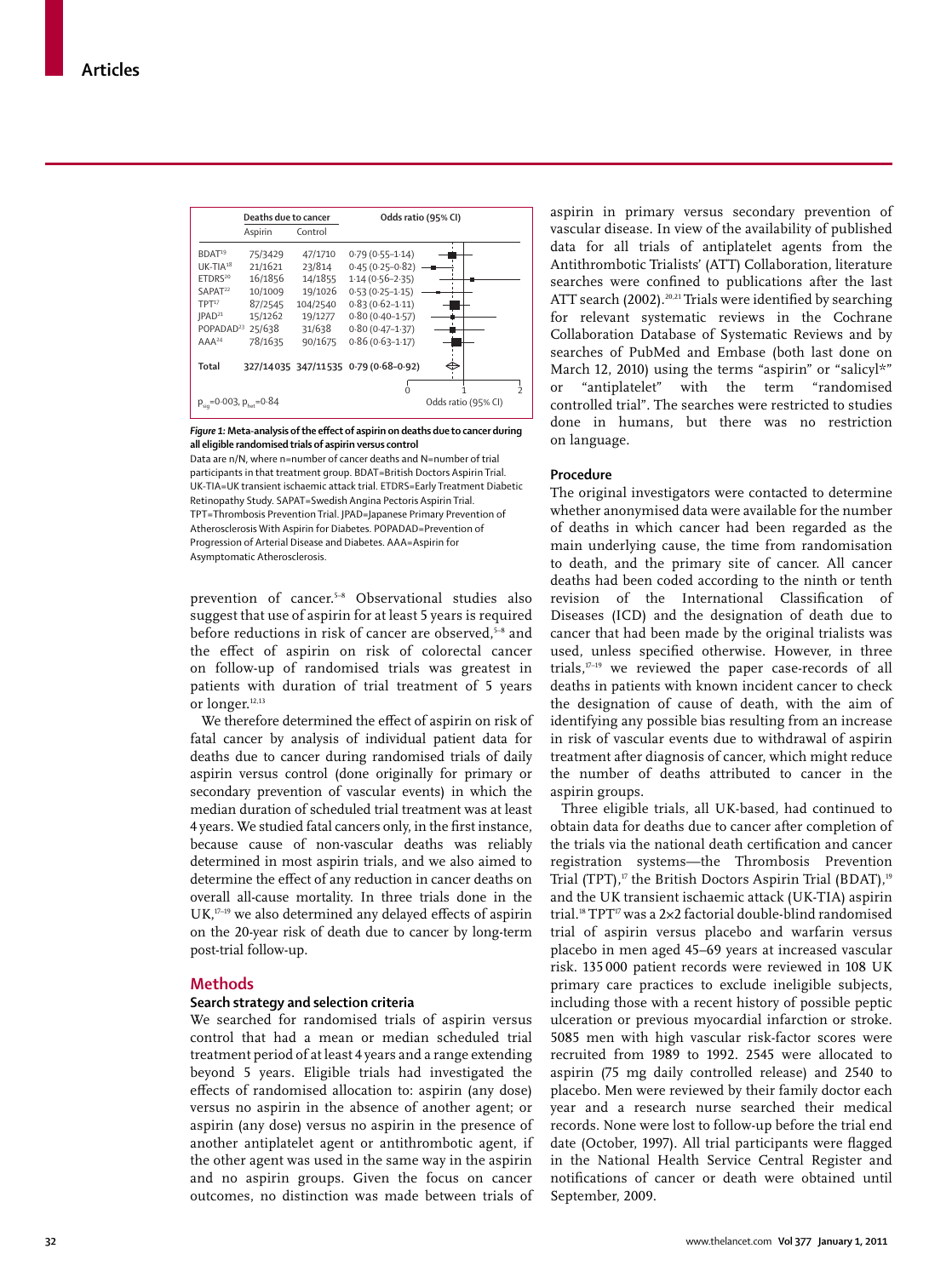BDAT19 recruited 5139 male doctors (4377 in 1978 and 762 in 1979) who were resident in the UK, born on or after 1900, had no contraindication to aspirin, no regular aspirin use, and no history of peptic ulcer disease, stroke, or myocardial infarction. Randomisation (in a 2:1 ratio) was to daily aspirin (500 mg ordinary, soluble, or effervescent aspirin, as desired, or, if subsequently requested, 300 mg enteric coated aspirin) versus no aspirin or products containing aspirin. Placebo tablets were not used. Treatment was continued until 1984. All participants were asked to complete a questionnaire every 6 months about their health and use of aspirin. Participants were flagged with the National Cancer Registry and the Office of the Registrar General, and all notifications of cancer and death were collected until 2001.<sup>12,13</sup>

UK-TIA<sup>18</sup> recruited 2435 patients with a recent TIA or minor ischaemic stroke from 33 centres in the UK and Ireland between 1979 and 1985. Participants were older than 40 years, with no aspirin intolerance, alcoholism, chronic renal failure, or peptic ulceration. Randomisation was to 1200 mg aspirin daily versus 300 mg daily versus placebo, and treatment was double-blind. Patients were seen by a physician every 4 months until the end of the trial in 1986, and none were lost. Data for deaths and incident cancers notified during and after the trial until 2006 were obtained from national registries, as reported previously.12,13

#### **Analysis of deaths during the trial period**

The effects of allocation to aspirin on risk of death due to cancer and all-cause mortality during each trial were expressed as odds ratios (ORs; with 95% CIs). Pooled estimates were obtained by fixed-effects meta-analysis. After we assessed heterogeneity in effect of aspirin across trials, individual patient data were pooled. The cumulative effect of aspirin on risk of cancer death was estimated with Kaplan-Meier curves and log-rank test (stratified by trial) and by hazard ratios (HRs) obtained from a Cox proportional hazards model stratified by trial. All analyses were by intention to treat on the basis of treatment allocation in the original trials. The following stratified analyses were done: (1) for cancers of the gastrointestinal tract versus other solid cancers versus haematological cancers, given the prior expectation of greatest effects on gastrointestinal cancers (defined as primary site oesophagus, stomach, small intestine, colon, rectum, pancreas, biliary tract, gallbladder, and liver); (2) for the first 5 years after randomisation versus thereafter, given the expectation of greater effects after scheduled treatment and followup for at least 5 years; (3) for common specific solid cancers (oesophagus [with histological type], stomach, pancreas and biliary tract, colorectal, liver, lung [with histological type], prostate, bladder and kidney, and metastases with unknown primary [with histological type]).



*Figure 2:* **Eff ect of allocation to aspirin versus control on risk of death due to cancer during the trial treatment**  periods in a pooled analysis of the 23 535 patients in seven trials<sup>17-21,23,24</sup>

|                                | $\mathsf{n}$ | 0-5 years' follow-up |         | ≥5 years' follow-up  |         |  |
|--------------------------------|--------------|----------------------|---------|----------------------|---------|--|
|                                |              | HR (95% CI)          | p value | HR (95% CI)          | p value |  |
| Site of primary cancer*        |              |                      |         |                      |         |  |
| Gastrointestinal               |              |                      |         |                      |         |  |
| Oesophaqus                     | 23           | $0.78(0.27 - 2.23)$  | 0.64    | $0.43(0.11 - 1.72)$  | 0.23    |  |
| Pancreas                       | 45           | $0.88(0.44 - 1.77)$  | 0.73    | $0.25(0.07-0.92)$    | 0.04    |  |
| Colorectal                     | 54           | $0.78(0.39 - 1.56)$  | 0.48    | $0.41(0.17 - 1.00)$  | 0.05    |  |
| Stomach                        | 36           | $1.85(0.81 - 4.23)$  | 0.14    | $3.09(0.64 - 14.91)$ | 0.16    |  |
| Other                          | 24           | $0.67(0.23 - 1.99)$  | 0.47    | $0.20(0.04 - 0.91)$  | 0.04    |  |
| All                            | 182          | $0.96(0.67-1.38)$    | 0.81    | $0.46(0.27 - 0.77)$  | 0.003   |  |
| Non-gastrointestinal           |              |                      |         |                      |         |  |
| Lung                           | 198          | $0.92(0.65 - 1.30)$  | 0.65    | $0.68(0.42 - 1.10)$  | 0.11    |  |
| Prostate                       | 37           | $0.70(0.29 - 1.73)$  | 0.44    | $0.52(0.20-1.34)$    | 0.17    |  |
| <b>Bladder and kidney</b>      | 31           | $1.04(0.44 - 2.47)$  | 0.93    | $1.28(0.36 - 4.54)$  | 0.70    |  |
| Other solid                    | 93           | $0.86(0.52 - 1.44)$  | 0.57    | $1.01(0.51 - 1.98)$  | 0.98    |  |
| All                            | 359          | $0.90(0.69 - 1.16)$  | 0.41    | $0.76(0.54 - 1.08)$  | 0.12    |  |
| Unknown primary                | 36           | $0.56(0.28 - 1.15)$  | 0.12    | $0.56(0.09 - 3.38)$  | 0.53    |  |
| All solid cancers              | 577          | $0.88(0.72 - 1.08)$  | 0.22    | $0.64(0.49 - 0.85)$  | 0.002   |  |
| Histological type <sup>+</sup> |              |                      |         |                      |         |  |
| Adenocarcinoma                 | 247          | $0.86(0.62 - 1.18)$  | 0.34    | $0.53(0.35 - 0.81)$  | 0.003   |  |
| Non-adenocarcinoma             | 224          | $0.89(0.65 - 1.23)$  | 0.48    | $0.79(0.50-1.24)$    | 0.30    |  |
| Unknown                        | 106          | $0.91(0.58 - 1.44)$  | 0.70    | $0.69(0.34-1.43)$    | 0.32    |  |
| Haematological                 | 50           | $0.82(0.44 - 1.54)$  | 0.53    | $0.34(0.09 - 1.28)$  | 0.11    |  |
| All cancers*                   | 627          | $0.88(0.72 - 1.06)$  | 0.17    | $0.62(0.47 - 0.82)$  | 0.001   |  |
| All cancers including ETDRS‡   | 657          | $0.86(0.71 - 1.04)$  | 0.11    | $0.66(0.50-0.87)$    | 0.003   |  |
|                                |              |                      |         |                      |         |  |

The numbers of cancer deaths included from each trial are those shown on webappendix p 3. n=number of cancer deaths. HR=hazard ratio. ETDRS=Early Treatment Diabetic Retinopathy Study. \*Analysis confined to the six trials with site-specific cancer data follow-up.<sup>17-19,21, 23,24</sup> †Analysis confined to solid (non-haematological) cancers. ‡Analysis included cancer deaths in ETDRS,<sup>20</sup> in which neither primary site nor histological type was known in any case.

Table 1: Pooled analysis of the effect of allocation to aspirin on risk of death due to cancer during the seven trials from which individual patient data were available,<sup>17-21,23,24</sup> stratified by type of primary **tumour and period of follow-up**

## **Analysis of long-term risk of cancer death**

For long-term follow-up of the three UK trial cohorts,  $17-19$ all death certificate and cancer registration data relating to events occurring after the trials were also coded according to ICD 9 or 10 (masked to treatment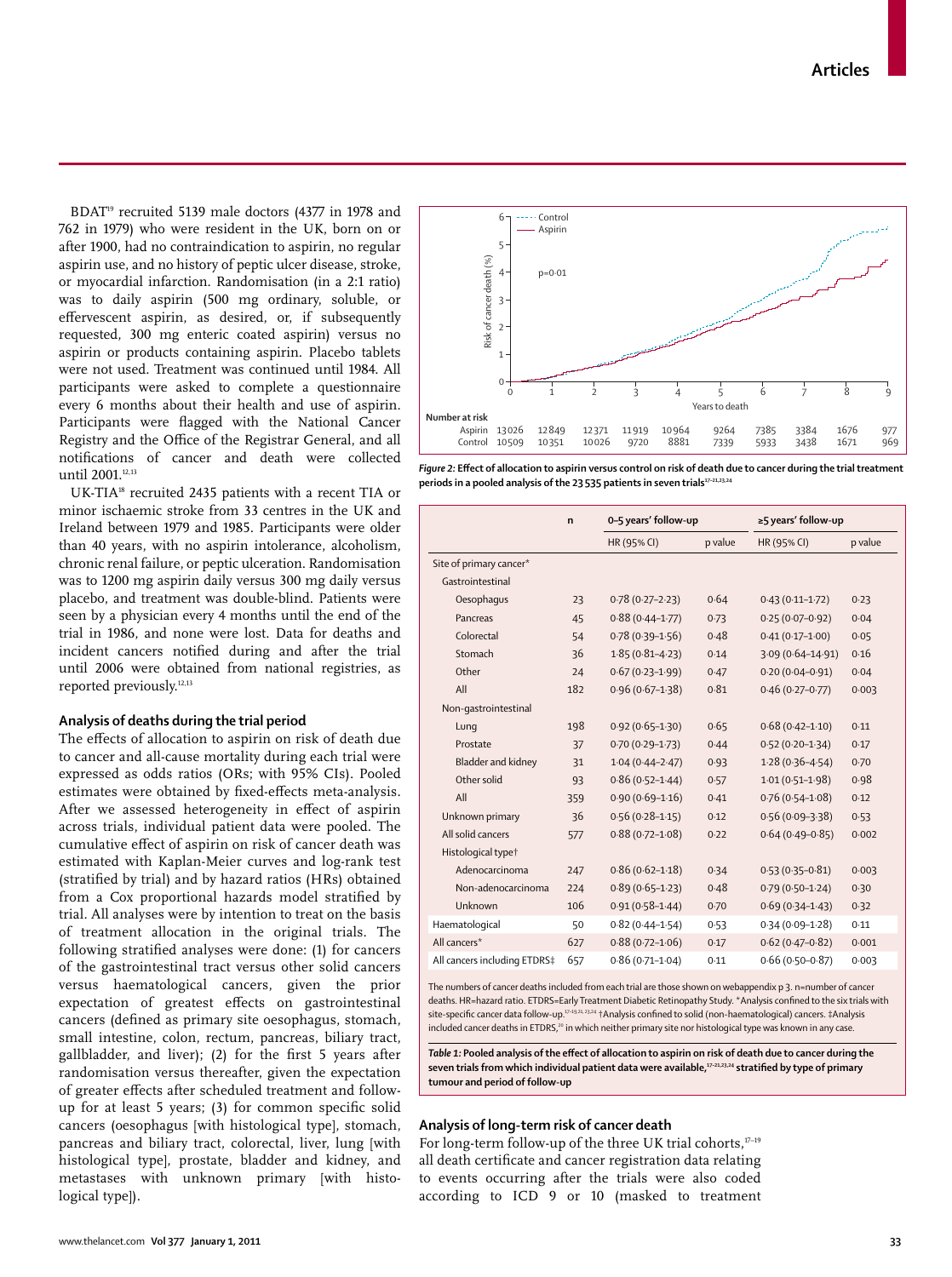

Figure 3: Effect of allocation to aspirin versus control on 20-year risk of death due to any solid cancer stratified by scheduled duration of trial treatment in three trials with long-term follow-up<sup>17</sup> Continuous variable interaction, p=0·01.

allocation). Fatal cancers were defined as those in which the cancer had been recorded as the primary underlying cause of death on the death certificate. After checking for heterogeneity between the trials in the absolute risk of cancer death during the trial and posttrial follow-up, which might confound a pooled analysis, and in the effect of allocation to aspirin on cancer death, we pooled individual patient data. Scheduled duration of trial treatment was 5 or 6 years in BDAT and ranged from 1 to 7 years in UK-TIA and from 4 to 9 years in TPT. The effect of scheduled duration of trial treatment on 20-year risk of cancer death was explored within each trial and in the pooled data with an interaction term in a Cox model with duration modelled as a continuous variable, and subsequent analyses were stratified accordingly (≤5 *vs* 5–7·4 *vs* ≥7·5 years). All analyses were done on an intention-to-treat basis, with scheduled duration of treatment simply defined as date of randomisation to date of the end of the trial, irrespective of compliance with treatment. The effect of aspirin on 20-year risk of cancer death was also stratified by category of cancers (gastrointestinal tract *vs* other solid *vs* haematological), by period of follow-up (0–10 *vs* 10–20 years), and was determined for deaths due to specific cancers (as defined above) in the 10502 patients with more than 5 years' scheduled duration of trial treatment. In TPT, See **Online** for webappendix

the effect of aspirin versus placebo was compared with that of warfarin versus placebo.

# **Role of the funding source**

The study was unfunded and was independent of any pharmaceutical company or other commercial interest. The corresponding author had full access to all the data in the study and had final responsibility for the decision to submit for publication.

## **Results**

# **Trials**

Of eight eligible randomised trials of aspirin versus control (webappendix p 1) with a mean duration of scheduled treatment before the end of the trial of 4 years or more, two had been done in primary prevention of vascular disease,<sup>17,19</sup> one in secondary prevention after recent vascular events,<sup>18</sup> and five in groups with increased vascular risk without previous vascular events (type 1 or 2 diabetes; $20$  type 2 diabetes;<sup>21</sup> stable angina;<sup>22</sup> diabetes with asymptomatic peripheral arterial disease;<sup>23</sup> low ankle brachial index<sup>24</sup>). Data for the number of deaths due to cancer were available from all eight trials. Individual patient data were available from seven trials, but all records of one trial had been destroyed (Juul-Moller S, University Hospital, Malmo, Sweden, personal communication).<sup>22</sup>

#### **In-trial deaths**

During the eight trials there were 674 deaths due to cancer among 25 570 patients. The proportion of all deaths that were due to cancer varied ( $p < 0.0001$ ), ranging from 4·2% in the young diabetic population in the Early Treatment Diabetic Retinopathy Study (ETDRS),<sup>20</sup> 12·8% and 15·4% in the patients with symptomatic vascular disease in the 1980s in UK-TIA<sup>18</sup> and the Swedish Angina Pectoris Aspirin Trial,<sup>22</sup> to  $28.7\%$  (Prevention of Progression of Arterial Disease and Diabetes [POPADAD] study),<sup>23</sup> 29 · 2% (BDAT),<sup>19</sup> 45 · 4% (TPT),<sup>17</sup> 46 · 4% (Aspirin for Asymptomatic Atherosclerosis [AAA] trial),<sup>24</sup><br>and 47.9% (Japanese Primary Prevention of and 47·9% (Japanese Primary Prevention of Atherosclerosis With Aspirin for Diabetes [JPAD] study)<sup>21</sup> in lower vascular risk or more recently recruited cohorts. However, there was very little heterogeneity between trials (figure 1;  $p_{\text{hot}} = 0.84$ ) in the effect of allocation to aspirin on risk of death due to cancer (OR 0·79, 95% CI  $0.68-0.92$ , p=0.003, overall;  $0.81$ ,  $0.68-0.97$ , p=0.03, in trials of aspirin 75–100 mg daily). Reclassification of cause of death in a small number of cases in UK-TIA and TPT had little effect on the pooled estimate (686 deaths; OR  $0.80, 0.69 - 0.93, p = 0.004$ , webappendix p 3). The reduction in cancer deaths on aspirin during the trials resulted in lowered in-trial all-cause mortality (10·2% *vs* 11·1%, OR 0·92, 0·85–1·00, p=0·047, webappendix p 4), even though other deaths were not reduced  $(0.98, 0.89 - 1.07, p=0.63)$ .

In our analysis of individual patient data for time to death, which were available for seven trials (657 cancer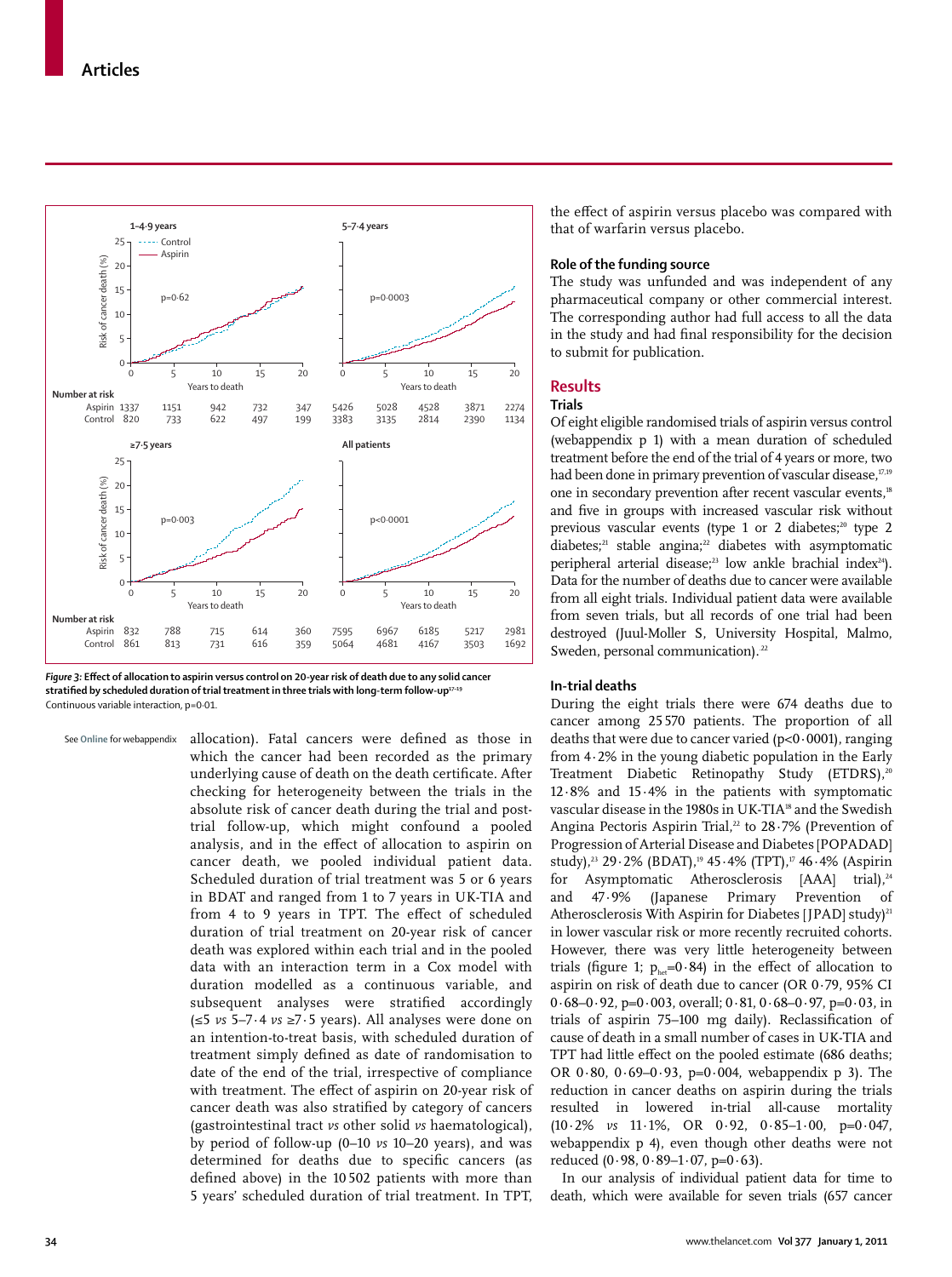|                           | n    | 0-10 years' follow-up |         | 10-20 years' follow-up |          | 0-20 years' follow-up |          |
|---------------------------|------|-----------------------|---------|------------------------|----------|-----------------------|----------|
|                           |      | HR (95% CI)           | p value | HR (95% CI)            | p value  | HR (95% CI)           | p value  |
| Solid cancers             |      |                       |         |                        |          |                       |          |
| Gastrointestinal          |      |                       |         |                        |          |                       |          |
| Oesophagus                | 62   | $0.53(0.24 - 1.18)$   | 0.12    | $0.36(0.18 - 0.71)$    | 0.003    | $0.42(0.25 - 0.71)$   | 0.001    |
| Pancreas                  | 77   | $0.82(0.41 - 1.67)$   | 0.59    | $0.79(0.44 - 1.42)$    | 0.43     | $0.81(0.51 - 1.26)$   | 0.34     |
| Colorectal                | 179  | $0.79(0.49-1.26)$     | 0.32    | $0.51(0.35 - 0.74)$    | 0.0005   | $0.60(0.45 - 0.81)$   | 0.0007   |
| Stomach                   | 71   | $1.36(0.64 - 2.90)$   | 0.43    | $0.42(0.23 - 0.79)$    | 0.007    | $0.69(0.43 - 1.10)$   | 0.11     |
| Other                     | 18   | $0.68(0.14-3.36)$     | 0.64    | $1.97(0.53 - 7.27)$    | 0.31     | $1.33(0.50-3.54)$     | 0.57     |
| All                       | 409  | $0.80(0.59-1.08)$     | 0.14    | $0.56(0.44 - 0.72)$    | < 0.0001 | $0.65(0.53 - 0.78)$   | < 0.0001 |
| Non-gastrointestinal      |      |                       |         |                        |          |                       |          |
| Lung                      | 326  | $0.68(0.50-0.92)$     | 0.01    | $0.75(0.55-1.02)$      | 0.07     | $0.71(0.58 - 0.89)$   | 0.002    |
| Prostate                  | 210  | $0.83(0.47 - 1.46)$   | 0.52    | $0.80(0.58 - 1.09)$    | 0.15     | $0.81(0.61 - 1.06)$   | 0.12     |
| <b>Bladder and kidney</b> | 94   | $0.75(0.41 - 1.37)$   | 0.35    | $0.90(0.52 - 1.57)$    | 0.72     | $0.83(0.55 - 1.25)$   | 0.37     |
| Other solid               | 128  | $0.68(0.39 - 1.17)$   | 0.16    | $1.28(0.80 - 2.05)$    | 0.31     | $0.98(0.69 - 1.39)$   | 0.91     |
| All                       | 757  | $0.71(0.56 - 0.88)$   | 0.002   | $0.85(0.71 - 1.03)$    | 0.10     | $0.79(0.69 - 0.91)$   | 0.001    |
| Unknown primary           | 89   | $1.19(0.58-2.42)$     | 0.63    | $0.95(0.56 - 1.61)$    | 0.84     | $1.03(0.67 - 1.57)$   | 0.90     |
| All solid cancers         | 1251 | $0.76(0.63 - 0.90)$   | 0.002   | $0.75(0.65 - 0.87)$    | 0.0001   | $0.75(0.67 - 0.84)$   | < 0.0001 |
| Histological type*        |      |                       |         |                        |          |                       |          |
| Adenocarcinoma            | 648  | $0.70(0.54 - 0.91)$   | 0.008   | $0.64(0.53 - 0.77)$    | < 0.0001 | $0.66(0.56 - 0.77)$   | < 0.0001 |
| Non-adenocarcinoma        | 302  | $1.04(0.72 - 1.52)$   | 0.83    | $0.74(0.55 - 0.98)$    | 0.04     | $0.87(0.70 - 1.08)$   | 0.21     |
| Unknown                   | 331  | $0.66(0.49 - 0.90)$   | 0.01    | $1.12(0.83 - 1.52)$    | 0.46     | $0.84(0.67 - 1.05)$   | 0.13     |
| Haematological cancers    | 126  | $1.31(0.69 - 2.50)$   | 0.41    | $1.00(0.65 - 1.54)$    | 0.99     | $1.09(0.76 - 1.56)$   | 0.65     |
| All cancers               | 1378 | $0.79(0.66 - 0.93)$   | 0.005   | $0.77(0.67 - 0.89)$    | 0.0002   | $0.78(0.70 - 0.87)$   | < 0.0001 |

Analysis limited to patients with scheduled duration of trial treatment or 5 years or longer. n=number of cancer deaths. HR=hazard ratio. \*Analysis confi ned to solid (non-haematological) cancers.

Table 2: Pooled analysis of the effect of allocation to aspirin on the 20-year risk of death due to cancer during and after the trial treatment periods in the 10 502 patients with scheduled treatment duration of 5 years or longer in the three trials with long-term follow-up,<sup>17-19</sup> stratified by type of primary **tumour and period of follow-up**

deaths in 23 535 patients based on data in webappendix p 3), $17-21,23,24$  aspirin reduced deaths due to cancer (HR  $0.82$ ,  $0.70-0.95$ ,  $p=0.01$ , figure 2), due mainly to fewer deaths after five years  $(0.66, 0.50-0.87, p=0.003;$ table 1), but had no effect on other deaths (n=1871;  $1.03$ ,  $0.94-1.13$ , p= $0.54$ ). Data were available for the site of the primary cancer in six trials (627 cancer deaths in 19 824 patients).17–19,21, 23,24 Aspirin reduced deaths due to gastrointestinal cancers and deaths due to nongastrointestinal solid cancers (table 1), with most benefit again seen after 5 years of scheduled trial treatment (gastrointestinal cancers, HR  $0.46$ ,  $0.27-0.77$ , p= $0.003$ ; non-gastrointestinal solid cancers, 0·76, 0·54–1·08,  $p=0.12$ ), and including significant reductions in colorectal and pancreatic cancer deaths (table 1).

# **Post-trial follow-up**

Follow-up was obtained to 20 years in TPT, BDAT, and UK-TIA (1634 cancer deaths in 12 659 patients, webappendix p 2).<sup>17-19</sup> Aspirin reduced the 20-year risk of death due to all solid cancers (HR 0·80, 0·72–0·88, p<0 $\cdot$ 0001) and gastrointestinal cancer (0 $\cdot$ 65, 0 $\cdot$ 54-0 $\cdot$ 78, p<0·0001), but not haematological cancer (1·03, 0·74–1·43,  $p=0.87$ ). However, in both TPT and UK-TIA, in which duration of trial treatment varied, the effect on 20-year risk of solid cancer increased with duration of scheduled treatment (interaction:  $p=0.016$  in TPT,  $p=0.08$  in UK-TIA). This interaction remained  $(p=0.01)$  in the pooled analysis with BDAT (figure 3), with no reduction in solid cancers in patients with scheduled treatment for 1–4·9 years (HR 1 $\cdot$ 06, 0 $\cdot$ 82-1 $\cdot$ 39, p=0 $\cdot$ 62), significant benefit with 5–7 $-4$  years (0 $-79$ , 0 $-70$ –0 $-90$ , p=0 $-0.0003$ ), and greatest benefit with  $7·5$  years or longer (solid cancers,  $0·69$ , 0·54–0·88, p=0·003; gastrointestinal cancers, 0·41, 0·26–0·66, p=0·0001). Results given below therefore refer to the 10 502 patients (1378 cancer deaths) with scheduled duration of 5 years or longer unless otherwise specified.

In patients with scheduled duration of trial treatment of 5 years or more (table 2), allocation to aspirin reduced the 20-year risk of death due to both gastrointestinal (HR 0·65, 0·53–0·78, p<0·0001) and non-gastrointestinal solid (0.79, 0.69–0.91, p=0.001) cancers. There was no significant heterogeneity in effect of aspirin across the different gastrointestinal cancers ( $p=0.26$ ), but effects were greatest for oesophageal and colorectal cancers (table 2, figure 4). As expected, there was a latent period before any effect was observed, with reductions in risk of death due to oesophageal and pancreatic cancer evident from 5 years onwards and reductions in deaths due to stomach and colorectal cancer not evident until about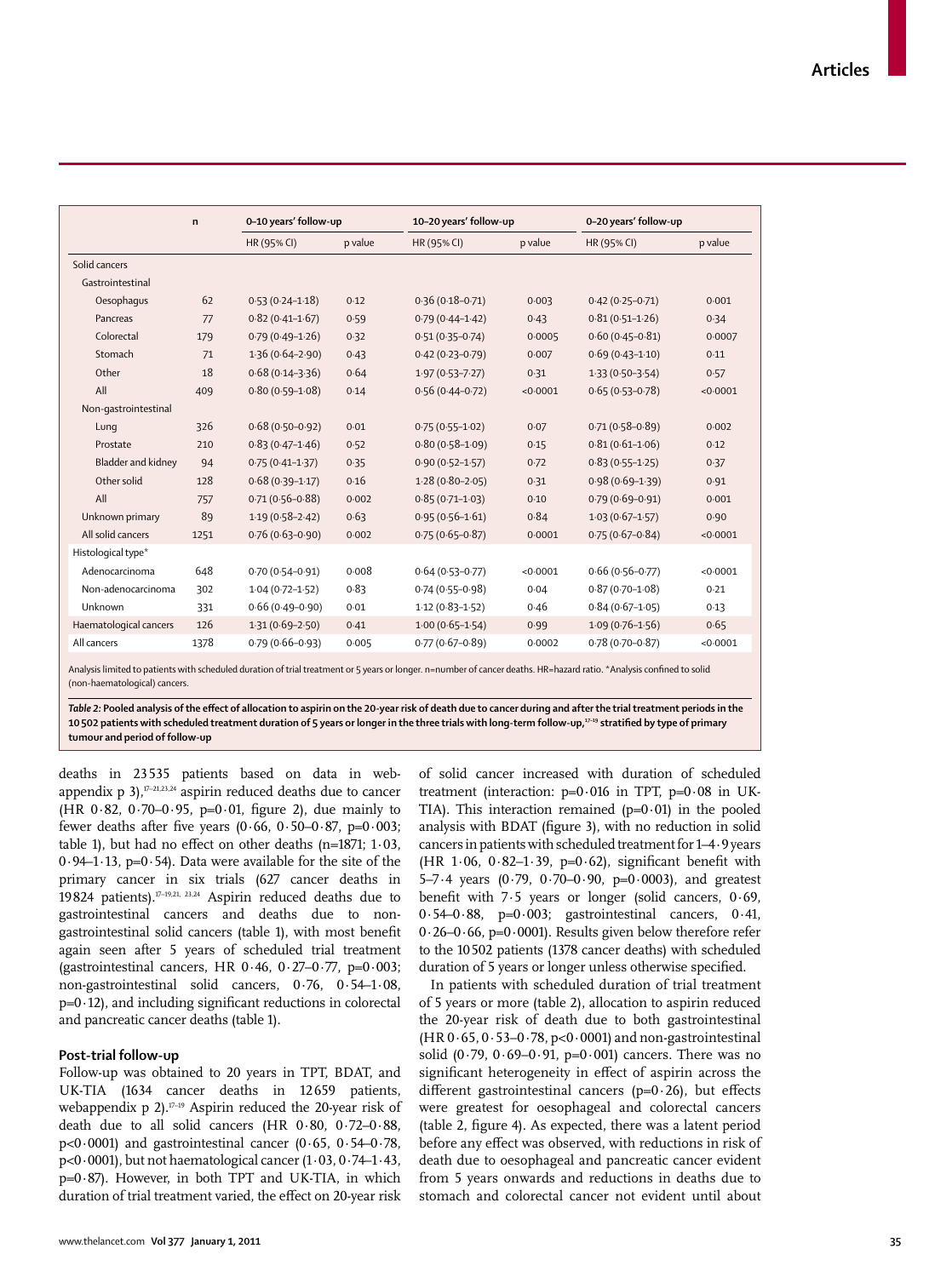

Figure 4: Effect of allocation to aspirin versus control on the 20-year risk of death due to the most common **fatal cancers in the 10 502 patients with scheduled treatment duration of 5 years or longer in the three trials**  with long-term follow-up

The eight most common cancer types are shown.

10 years (tables 1 and 2). The effect of aspirin on death due to pancreatic cancer was only significant at 20-year follow-up in patients with scheduled duration of trial treatment longer than  $7.5$  years (HR  $0.28$ ,  $0.08-1.00$ , p=0·04). Overall, the absolute risk of death due to gastrointestinal cancer was reduced by 2·18% (1·14–3·22) at 20-year follow-up.

The effect of aspirin on 20-year risk of death due to non-gastrointestinal solid cancer (table 2) was attributable mainly to a reduction in deaths due to lung cancer and a non-significant late reduction in deaths due to prostate cancer (figure 4), particularly in patients with scheduled duration of trial treatment of 7·5 years or longer (HR  $0.52$ ,  $0.24-1.10$ ,  $p=0.08$ ). Aspirin also reduced deaths due to primary brain tumours during the first 10 years of follow-up  $(5/6258)$  in the aspiring<br>roups vs  $12/4244$  in the control groups; groups *vs* 12/4244 in the control HR  $0.31$ ,  $0.11-0.89$ ,  $p=0.03$ ) and mean time from randomisation to death from brain tumour remained longer in the aspirin group than in the control group at 20 years ( $p=0.018$ , webappendix  $p=5$ ). Overall, the absolute risk of death due to non-gastrointestinal solid cancer was reduced by  $1.88\%$  (0.57-3.19) at 20-year follow-up.

The effect of aspirin on risk of death due to gastrointestinal cancer did not differ by age at randomisation (figure 5; interaction: relative effect,  $p=0.44$ ; absolute effect,  $p=0.96$ ), but the effect on death due to non-gastrointestinal solid cancers increased with age (relative effect,  $p=0.056$ ; absolute effect,  $p=0.001$ ). For the 20-year risk of death due to any cancer, the reductions in absolute risk in the aspirin groups were  $1.41\%$  (-0 $.74$  to  $3.56$ ) at age less than 55 years,  $4.53\%$ (2·06–6·99) at age 55–64 years, 7·08% (2·42–11·74) at age 65 years or older, and  $3.49\%$  ( $1.85-5.13$ ) at all ages combined. Relative and absolute effects were similar in smokers and non-smokers (data not shown).

Where data for histological type were available, aspirin had no effect on the 20-year risk of death due to smallcell (HR  $0.85$ ,  $0.52-1.39$ ,  $p=0.56$ ) or squamouscell (1 $\cdot$ 26, 0 $\cdot$ 73-2 $\cdot$ 18, p=0 $\cdot$ 49) lung cancers, but reduced the risk of death due to adenocarcinoma of lung  $(0.55,$  $0.33-0.94$ , p=0.04). The reduction in deaths due to oesophageal cancer was also confined to adenocarcinoma (HR  $0.36, 0.21-0.63, p=0.0001$ ), although the number of squamous-cell cancers was small (9/6258 in the aspirin groups *vs* 2/4244 in the control groups). Indeed, across all cancers (tables 1 and 2, webappendix p 6), aspirin only reduced deaths due to either histologically proven adenocarcinomas or primary cancers in which adenocarcinoma predominates (stomach, small bowel, pancreas, bile duct, colon, rectum, breast, uterus, ovary, and prostate). This effect on adenocarcinoma was consistent across the three trials (webappendix p 7) and for different doses of aspirin (webappendix p 6), but was not seen in the comparison of warfarin versus placebo in TPT (figure 6).

In patients with scheduled duration of trial treatment of 5 years or longer, all-cause mortality was reduced at 15 years' follow-up (HR 0·92, 0·86–0·99, p=0·03), due entirely to fewer cancer deaths, but this effect was no longer seen at 20 years  $(0.96, 0.90-1.02, p=0.37)$ . However, the effect on post-trial deaths was diluted by a transient increase in risk of vascular death in the aspirin groups during the first year after completion of the trials (75 observed *vs* 46 expected, OR 1·69, 1·08–2·62, p=0·02), presumably due to withdrawal of trial aspirin.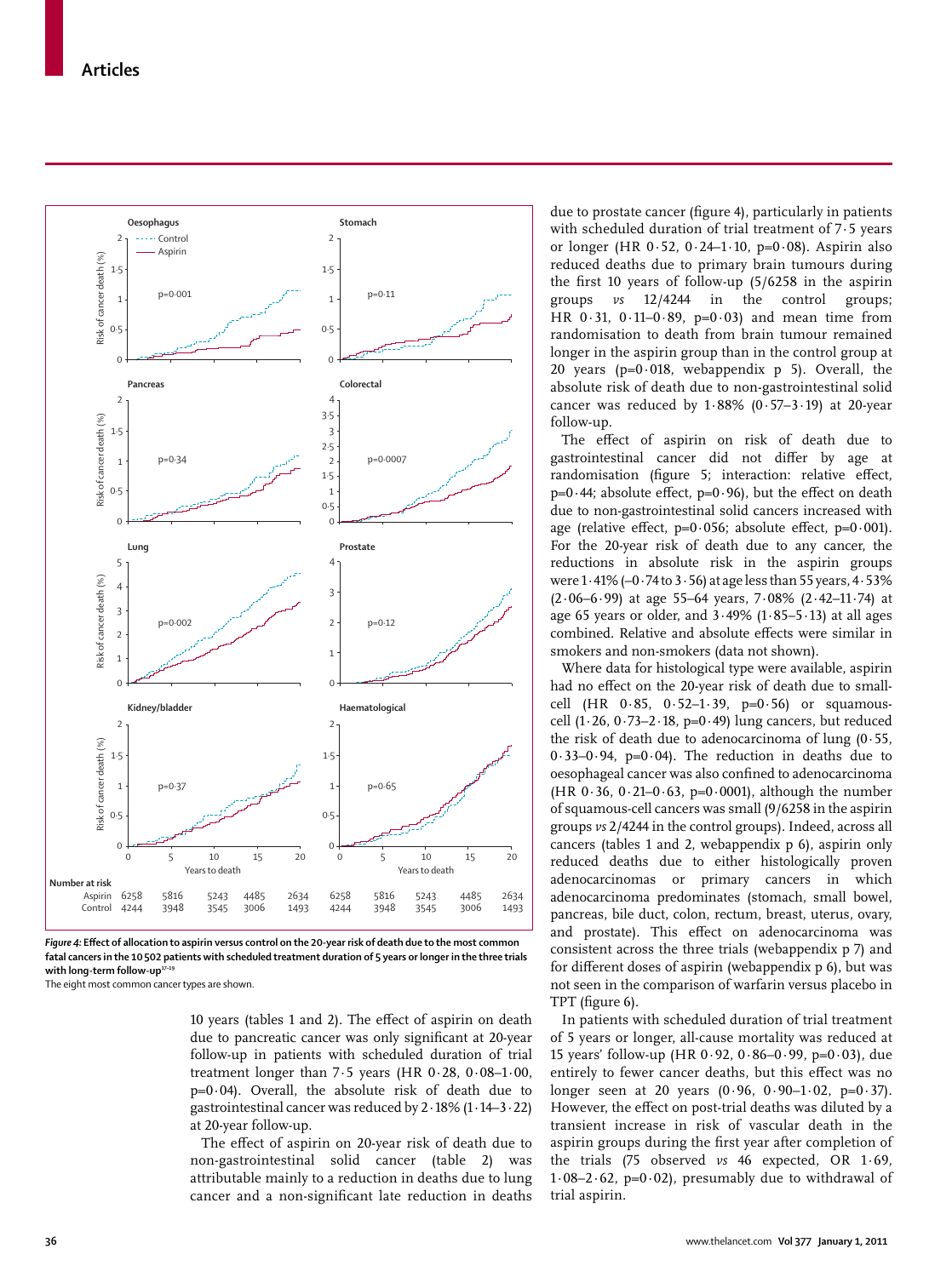# **Discussion**

We showed previously that treatment with aspirin for longer than 5 years reduced the long-term risk of colorectal cancer.12,13 In analyses of nearly 2000 cancer deaths, we now show that aspirin also reduces deaths due to several other common cancers (panel). First, we showed by meta-analysis that aspirin reduced the risk of death due to cancer by about 20% during the trials. Second, by analysis of individual patient data we showed that this benefit was due mainly to a delayed reduction of about 30–40% in deaths after 5 years of treatment. Third, by long-term follow-up of three large trials we showed that the reduction in deaths due to solid cancers was maintained for 20 years, only becoming apparent for some cancers after completion of the trials. Fourth, these effects were consistent across trials, despite the very different populations, suggesting that the findings will be generalisable. Fifth, as shown for colorectal cancer,<sup>12,13</sup> the effect of aspirin increased with duration of scheduled trial treatment. Sixth, the effect was limited to certain cancers, most particularly adenocarcinomas. Seventh, the effect did not appear to increase at aspirin doses greater than 75 mg daily. Eighth, the absolute reduction in death due to cancer increased with age, within the range of patients entered into the trials. Finally, the effect of aspirin on risk of fatal cancers resulted in a small reduction in all-cause mortality.

Our analyses were conservative in several respects. First, although all but one of the trials we studied were double-blind, there were high rates of drop-outs from randomised treatment. In the trials in which we obtained long-term follow-up, about 40% of patients in the aspirin groups had stopped treatment by the end of the trial periods.17–19 Nevertheless, to reduce bias we restricted our analyses to intention to treat. Second, since the effect of aspirin increased with scheduled duration of trial treatment, but the trials were of finite length, it is likely that we underestimated the benefit of long-term treatment on deaths due to cancer. The difference in aspirin use between the treatment groups was already limited by the end of BDAT, many patients in the TPT control group went on to aspirin after the trial, $25$  and posttrial aspirin use would not have differed much between the treatment groups in UK-TIA because trial treatment allocation was never revealed.

The trials that we studied were randomised, but could our findings have been due to bias? First, the trials were not designed to study cancer. However, cancer deaths were recorded during the trials, and long-term follow-up via UK cancer registration achieves high rates of ascertainment and accuracy,<sup>26-28</sup> as we found previously for colorectal cancer.12,13 Attribution of cause of death during the trials was masked to treatment allocation, as was coding of the cause of post-trial deaths. Attribution was usually based on death certification, supported by any previous cancer registration, which has been shown previously to agree well with expert committee review.<sup>29-31</sup> Second, lack of



*Figure 5:* Effect of allocation to aspirin versus control on risk of death due to cancers of the gastrointestinal **tract and other solid cancers in the 10 502 patients with scheduled treatment duration of 5 years or longer,**  stratified by age at randomisation in three trials with long-term follow-up<sup>17-19</sup>

knowledge among the trial investigators that data might later be used to study the effect of aspirin on risk of cancer will have limited any potential investigator bias. Third, investigation of side-effects of aspirin, such as anaemia and bleeding, might have resulted in earlier diagnosis of cancers and hence a reduction in later deaths. However, analysis of time to incidence of colorectal cancer showed no evidence of earlier diagnosis,13 and the very low cure rates of cancers such as oesophageal cancer would limit any bias due to earlier diagnosis. The only evidence of a possible effect of increased investigation in the aspirin groups was a transient increase in risk of deaths attributed to stomach cancer during the trials, and a transient reduction in deaths attributed to cancers with unknown primary site (table 1). Moreover, the complete lack of any effect of warfarin on cancer deaths in TPT suggests that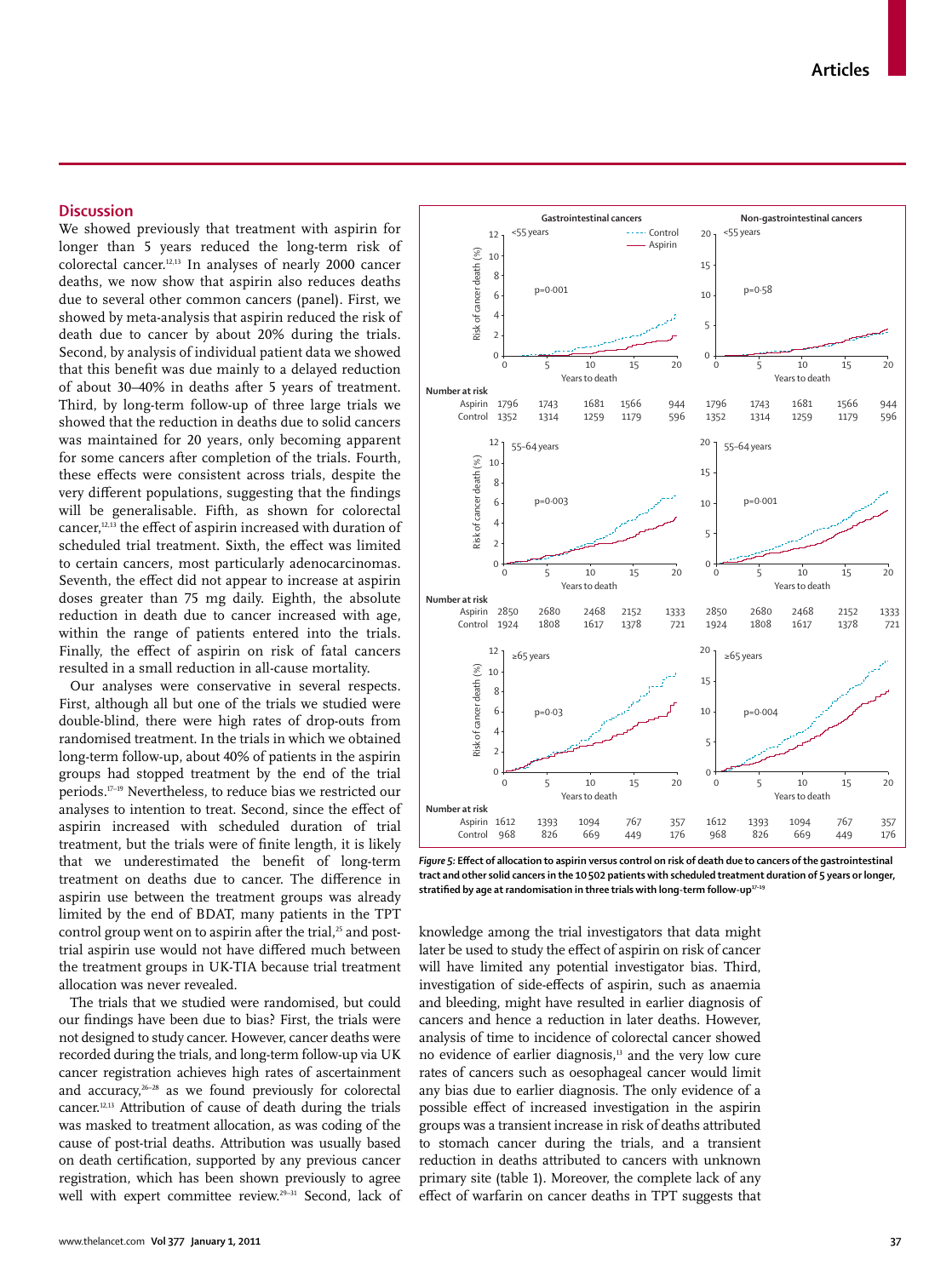

Figure 6: Comparison of effect of allocation to aspirin or warfarin versus placebo on risk of death due to adenocarcinoma during long-term follow-up of the **Thrombosis Prevention Trial**<sup>17</sup>

Analysis includes all patients, irrespective of scheduled duration of trial treatment. Analysis of prostate cancer also includes non-fatal cancers because of the small numbers of fatal cancers in the single trial.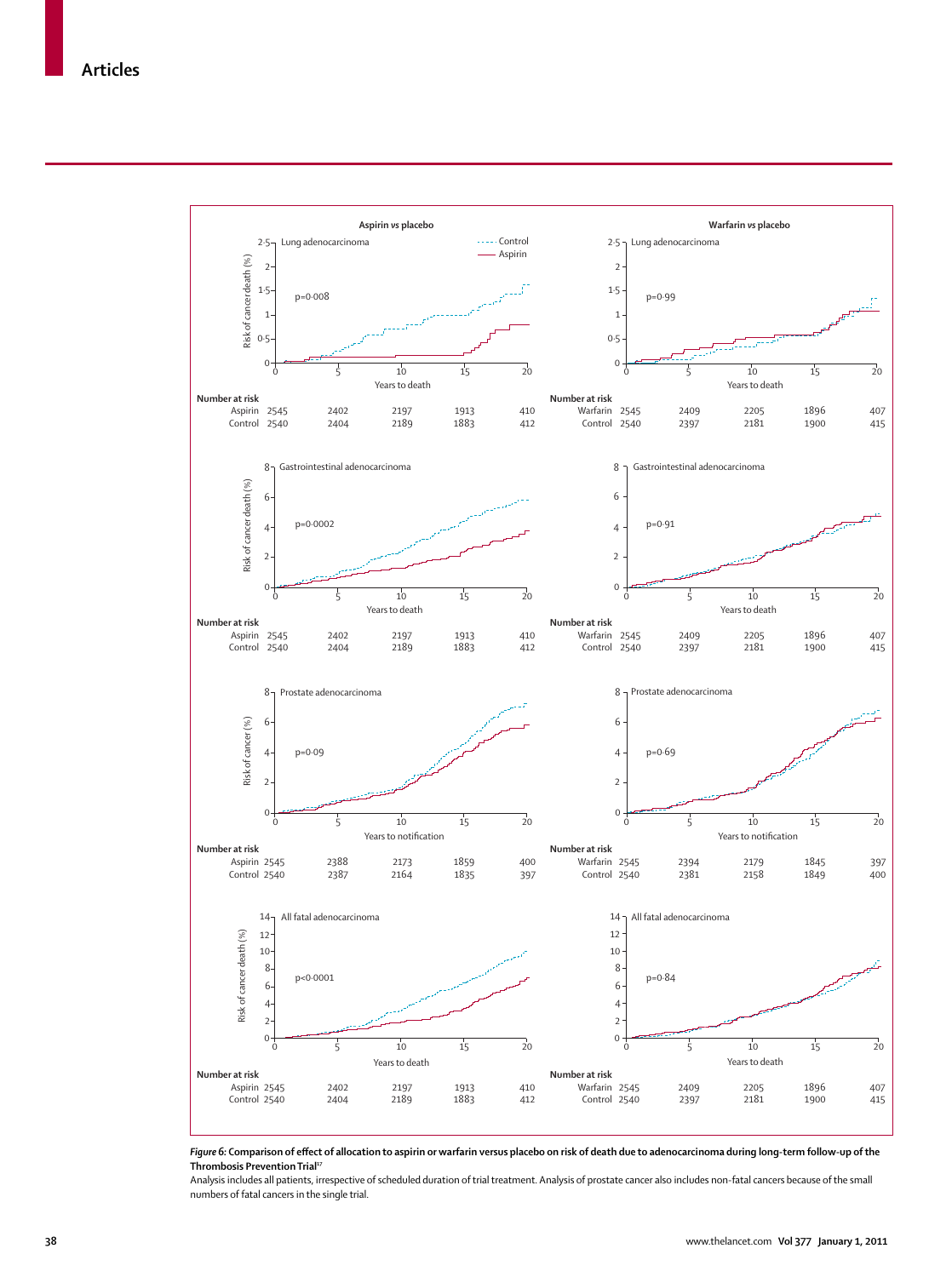#### *Panel:* **Research in context**

#### **Findings**

Using individual patient data from all randomised trials of daily aspirin versus no aspirin with mean duration of scheduled trial treatment longer than 4 years, we showed that aspirin reduced risk of death due to cancer by about 20% in the trials, due mainly to a 34% reduction in cancer deaths after 5 years. By long-term post-trial follow-up of patients in three of these trials, we showed that the 20-year risk of cancer death remained about 20% lower in the aspirin groups, and that benefit increased with scheduled duration of treatment in the original trial. The latent period before an effect on deaths was about 5 years for oesophageal, pancreatic, brain, and lung cancer, but was more delayed for stomach, colorectal, and prostate cancer. For lung and oesophageal cancer, benefit was confined to adenocarcinomas.

#### **Interpretation**

These findings provide the first proof in man that aspirin reduces deaths due to several common cancers. Benefit was consistent across the different trial populations, suggesting that the findings are likely to be generalisable.

early diagnosis due to bleeding is unlikely to have been a major source of bias. Fourth, many patients would probably have stopped taking their trial drug if they developed cancer. Stopping aspirin could in some cases have triggered a fatal vascular event that might have resulted in an underlying cancer not being diagnosed or at least not being listed on the death certificate as the underlying cause of death. However, there was no evidence of any excess of non-fatal vascular events during the year before death due to cancer in the aspirin groups (data not shown), and most of the reduction in cancer deaths occurred after the trials. Finally, we had long-term posttrial follow-up from only three of the trials, but this factor was determined simply by the country in which the trials were done and the era. Moreover, the effect of aspirin on in-trial cancer deaths was no greater in these trials than in the others (figure 1).

These results therefore provide the first reliable evidence that aspirin prevents non-colorectal cancer in humans, which is consistent with previous predictions of effects on cancers of the oesophagus, stomach, pancreas, lung, prostate,<sup>7</sup> and possibly brain.<sup>32,33</sup> However, more work is required. Effects of aspirin on incidence of cancer must be determined, both for cancers that are less commonly fatal and to determine whether the latent period before an effect is shorter than for death. More trial data are required for the effect of aspirin on risk of breast and other cancers of women. Follow-up beyond 20 years is necessary to identify any late rebound in cancer deaths. The estimate of effect of aspirin on death due to cancer in the first 5 years of the trials does not exclude a clinically important short-term benefit for cancers that would probably have already been present at

randomisation, and so pooled analysis of trials with shorter follow-up is also required. To address each of these issues, the Non-Vascular Outcomes on Aspirin Collaboration is collating all available data from trials of aspirin (Rothwell, personal communication) and will report further results in 2011.

Our study does have several potential limitations. First, we included only trials of daily aspirin. Alternate-day aspirin was used in other trials in prevention of vascular events because aspirin irreversibly inhibits COX-1 in platelets, but this effect would not be irreversible in other tissues, and observational studies have highlighted the importance of daily aspirin in associations with reduced incidence of cancer.5–8,12 10-year follow-up of the Women's Health Study, a randomised trial of aspirin 100 mg on alternate days versus control, did show a possible reduction in incidence of lung cancer, but there was no reduction in other cancers or in overall cancer incidence.16 Second, although there was no evidence of any sex-related difference in the effect of aspirin on deaths due to cancer during the trials (data not shown), or in previous observational studies, we had too few women in the trials with long-term follow-up to allow us to determine the effects of aspirin on breast or gynaecological cancers. Third, analysis of effect of aspirin on adenocarcinoma overall was data-dependent, although analysis of histological subtype of lung and oesophageal cancers was prespecified. Fourth, we were unable to determine the effect of long-term (eg, 20–30 years) continued aspirin use on cancer death or all-cause mortality because of the finite duration of the trials. The transient increase in risk of vascular deaths in the aspirin groups after the trials, consistent with studies of aspirin withdrawal,<sup>34,35</sup> also diluted the effect that we did observe on long-term mortality. Finally, the benefits of aspirin may be less in populations with a high dietary intake of salicylates.

Our results have implications for clinical practice. Since other antiplatelet drugs do not reduce risk of cancer death in randomised trials (Rothwell, unpublished data), patients with an indication for long-term antiplatelet treatment are likely, on average, to benefit most from aspirin. Although the reduction in risk of ischaemic vascular events on aspirin in healthy individuals is partly offset by a small increase in risk of non-fatal bleeding complications,<sup>36-38</sup> the balance of risk and benefit will now be altered by the reduction in cancer deaths after 5 years' treatment. Our analyses show that taking aspirin daily for 5–10 years would reduce all-cause mortality (including any fatal bleeds) during that time by about 10% (relative risk reduction). Subsequently, there would be further delayed reductions in risk of cancer death, but no continuing excess risk of bleeding. In terms of cost-effectiveness,<sup>39</sup> such benefit would exceed that of established initiatives such as screening for breast or prostate cancer, potentially justifying added costs to reduce bleeding complications, such as co-prescription of a proton-pump inhibitor, $40,41$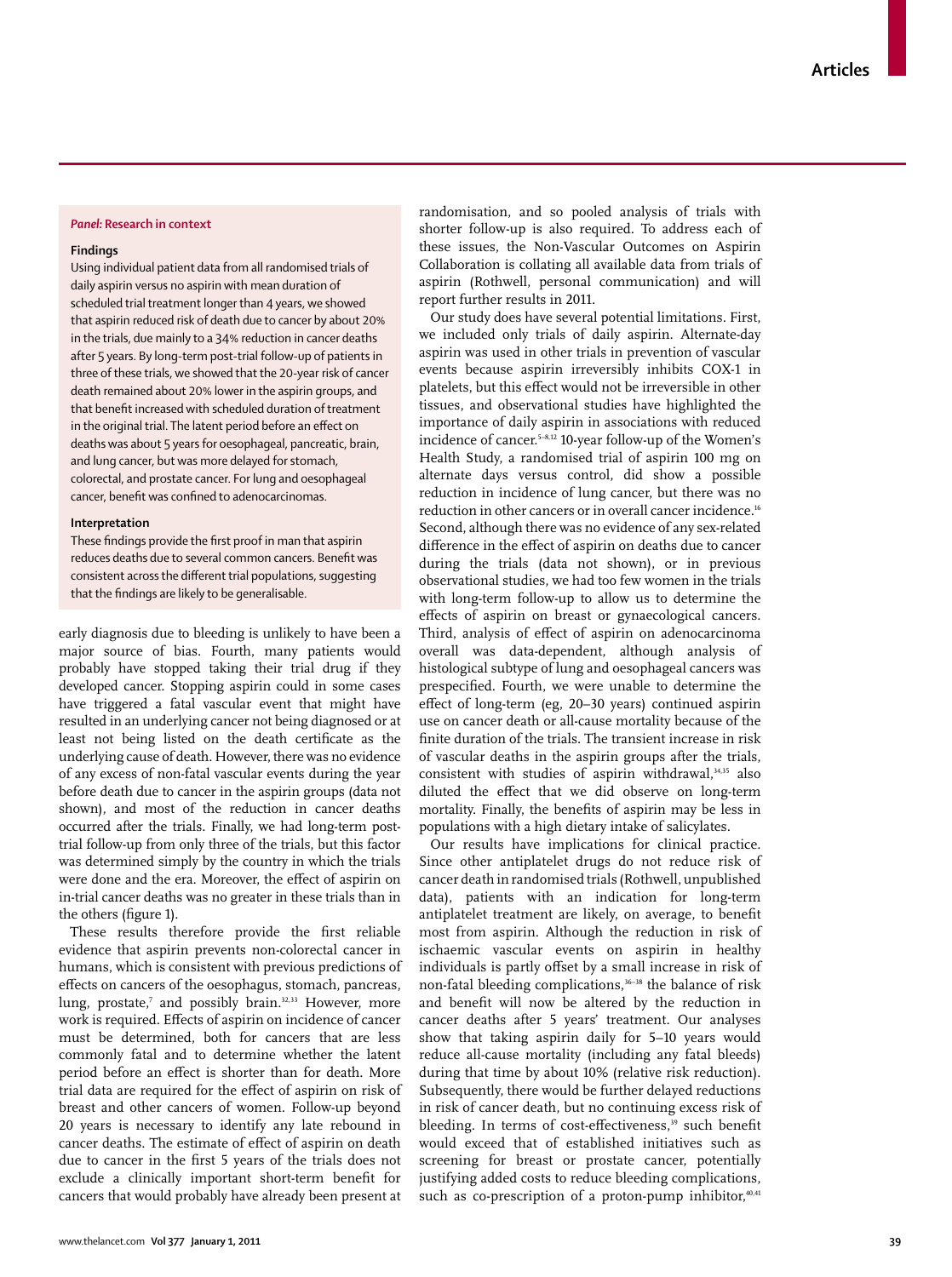treatment to eradicate *Helicobacter pylori* infection,<sup>42</sup> and further development of potentially more effective derivatives of aspirin.<sup>43</sup> Moreover, since the effect of aspirin on risk of cancer death increased with scheduled duration of trial treatment, the roughly 30% reduction in 20-year risk of cancer deaths observed in patients with scheduled trial treatment of 7·5–10 years may well underestimate the benefit that would result from longerterm treatment (eg, from age 50–75 years). Indeed, a late rebound in cancer deaths in the aspirin group at 10–20 years' follow-up is clearly present for some cancers (figures 4 and 6, webappendix  $p$  5). Finally, our results have implications for understanding of carcinogenesis, particularly for adenocarcinoma, and they demonstrate the potential for drug intervention in the prevention of cancer. Although the effect of aspirin may be mediated in part by inhibition of COX-2, more research is required, other pro-apoptotic effects early in the development of tumours perhaps also being important.<sup>43,44</sup>

#### **Contributors**

PMR conceived and coordinated the project, obtained long-term follow-up of the UK-TIA trial, collated all data, planned and performed all analyses, and wrote the report. FGRF was principal investigator on the AAA trial. JFFB was principal investigator on the POPADAD trial. HO was principal investigator on the JPAD trial. CPW was principal investigator on the UK-TIA aspirin trial. TWM was principal investigator on the TPT and obtained long-term follow-up data. All authors commented on drafts of the report.

#### **Confl icts of interest**

This study was completely independent of any pharmaceutical company or other commercial interest. However, PMR has received honoraria for talks, advisory boards, and clinical trial committees from several pharmaceutical companies with an interest in antiplatelet agents, including AstraZeneca, Bayer, Boehringer Ingelheim, Sanofi -Aventis/Bristol-Myers Squibb, and Servier. FGRF has had research support, honoraria, and travel expenses from Bayer and Sanofi -Aventis/Bristol-Myers Squibb. JFFB has received payment for board membership from Roche Pharmaceuticals and Sanofi -Aventis. HO has received speakers' fees from Astellas, AstraZeneca, Banyu, Bayer, Boehringer Ingelheim, Chugai, Daiichi Sankyo, Eisai, Guidant Japan, Japan Lifeline, Kowa, Kyowa Hakko Kirin, Novartis, Otsuka, Pfizer, Sanofi-Aventis, Schering-Plough, and Takeda. CPW has received speakers' fees from Bayer for a talk about aspirin. TWM has received an honorarium and travel expenses from Bayer.

#### **Collaborators**

Emily Chew (ETDRS; National Eye Institute, Bethesda, MD, USA); Takeshi Morimoto (JPAD trial; Kyoto University Graduate School of Medicine, Kyoto, Japan); Richard Peto (BDAT; University of Oxford, Oxford, UK).

#### **Acknowledgments**

The study received no specific funding. Funding of the original trials was as reported previously.<sup>17-19,22-26</sup> The cost of coordination of the project and collation and analysis of data was met by unrestricted research funds from the Stroke Prevention Research Unit, Oxford. PMR is in receipt of an NIHR Senior Investigator Award. We thank Jill Boreham for help with access to data from the BDAT; Christine Knottenbelt and Marilyn Goulding for their help in accessing long-term follow-up data from TPT and Michelle Wilson for help in coding these data; Izzy Butcher for help with data from AAA; and Robert Lee for help with data from POPADAD. We thank Ziyah Mehta for help with analysis and production of graphs.

#### **References**

Jemal A, Center MM, DeSantis C, Ward EM. Global patterns of cancer incidence and mortality rates and trends. *Cancer Epidemiol Biomarkers Prev* 2010; **19:** 1893–907.

- 2 Ferlay J, Autier P, Boniol M, Heanue M, Colombet M, Boyle P. Estimates of the cancer incidence and mortality in Europe in 2006. *Ann Oncol* 2007; **18:** 581–92.
- 3 The Lancet. Preventable cancer in the USA. *Lancet* 2010; **375:** 1665.
- Dannenberg AJ, DuBois RD, eds. Progress in experimental tumour research vol. 37: COX-2—a new target for cancer prevention and treatment. Basel, Switzerland: Karger, 2003.
- Thun MJ, Henley SJ, Patrono C. Nonsteroidal anti-inflammatory drugs as anticancer agents: mechanistic, pharmacologic, and clinical issues. *J Natl Cancer Inst* 2002; **94:** 252–66.
- Elwood PC, Gallagher AM, Duthie GG, Mur LAJ, Morgan G. Aspirin, salicylates, and cancer. *Lancet* 2009; **373:** 1301–09.
- 7 Cuzick J, Otto F, Baron JA, et al. Aspirin and non-steroidal anti-infl ammatory drugs for cancer prevention: an international consensus statement. *Lancet Oncol* 2009; **10:** 501–07.
- 8 Bosetti C, Gallus S, La Vecchia C. Aspirin and cancer risk: a summary review to 2007. *Recent Results Cancer Res* 2009; **181:** 231–51.
- 9 Farquhar C, Marjoribanks J, Lethaby A, Suckling JA, Lamberts Q. Long term hormone therapy for perimenopausal and postmenopausal women. *Cochrane Database Syst Rev* 2005; **3:** CD004143.
- 10 Lawlor DA, Smith GD, Bruckdorfer KR, Kundu D, Ebrahim S. Those confounded vitamins: what can we learn from the differences between observational versus randomised trial evidence? *Lancet* 2004; **363:** 1724–27.
- 11 Serebruany V, Floyd J, Chew D. Excess of solid cancers after prasugrel: the Food and Drug Administration outlook. *Am J Ther* 2010; published online July 10. DOI:10.1097/MJT.0b013e3181e9b675.
- 12 Flossmann E, Rothwell PM, on behalf of the British Doctors Aspirin Trial and the UK-TIA Aspirin Trial. Effect of aspirin on long-term risk of colorectal cancer: consistent evidence from randomised and observational studies. *Lancet* 2007; **369:** 1603–13.
- 13 Rothwell PM, Wilson M, Elwin C-E, et al. Long-term effect of aspirin on colorectal cancer incidence and mortality: 20-year follow-up of five randomised trials. *Lancet* 2010; 376: 1741-50.
- 14 Cole BF, Logan RF, Halabi S, et al. Aspirin for chemoprevention of colorectal adenomas: meta-analysis of the randomised trials. *J Natl Cancer Inst* 2009; **101:** 256–66.
- 15 Chan AT, Ogino S, Fuchs CS. Aspirin and risk of colorectal cancer in relation to expression of COX-2. *N Engl J Med* 2007; **356:** 2131–42.
- 16 Cook NR, Lee IM, Gaziano JM, et al. Low-dose aspirin in the primary prevention of cancer: the Women's Health Study: a randomized controlled trial. *JAMA* 2005; **294:** 47–55.
- 17 The Medical Research Council's General Practice Research Framework. Thrombosis prevention trial: randomised trial of low-intensity oral anticoagulation with warfarin and low-dose aspirin in the primary prevention of ischaemic heart disease in men at increased risk. *Lancet* 1998; **351:** 233–41.
- 18 Farrell B, Godwin J, Richards S, Warlow C. The United Kingdom transient ischaemic attack (UK-TIA) aspirin trial: final results. *J Neurol Neurosurg Psychiatry* 1991; **54:** 1044–54.
- Peto R, Gray R, Collins R, et al. Randomised trial of prophylactic daily aspirin in British male doctors. *BMJ* 1988; **296:** 313–16.
- 20 ETDRS Investigators. Aspirin effects on mortality and morbidity in patients with diabetes mellitus. Early Treatment Diabetic Retinopathy Study report 14. *JAMA* 1992; **268:** 1292–300.
- 21 Ogawa H, Nakayama M, Morimoto T, et al. Japanese Primary Prevention of Atherosclerosis With Aspirin for Diabetes (JPAD) Trial Investigators. Low-dose aspirin for primary prevention of atherosclerotic events in patients with type 2 diabetes: a randomized controlled trial. *JAMA* 2008; **300:** 2134–41.
- 22 Juul-Möller S, Edvardsson N, Jahnmatz B, Rosén A, Sørensen S, Ömblus R, for the Swedish Angina Pectoris Aspirin Trial (SAPAT) Group. Double-blind trial of aspirin in primary prevention of myocardial infarction in patients with stable chronic angina pectoris. *Lancet* 1992; **340:** 1421–25.
- Belch J, MacCuish A, Campbell I, et al, Prevention of Progression of Arterial Disease and Diabetes Study Group; Diabetes Registry Group; Royal College of Physicians Edinburgh. The prevention of progression of arterial disease and diabetes (POPADAD) trial: factorial randomised placebo controlled trial of aspirin and antioxidants in patients with diabetes and asymptomatic peripheral arterial disease. *BMJ* 2008; **337:** a1840.